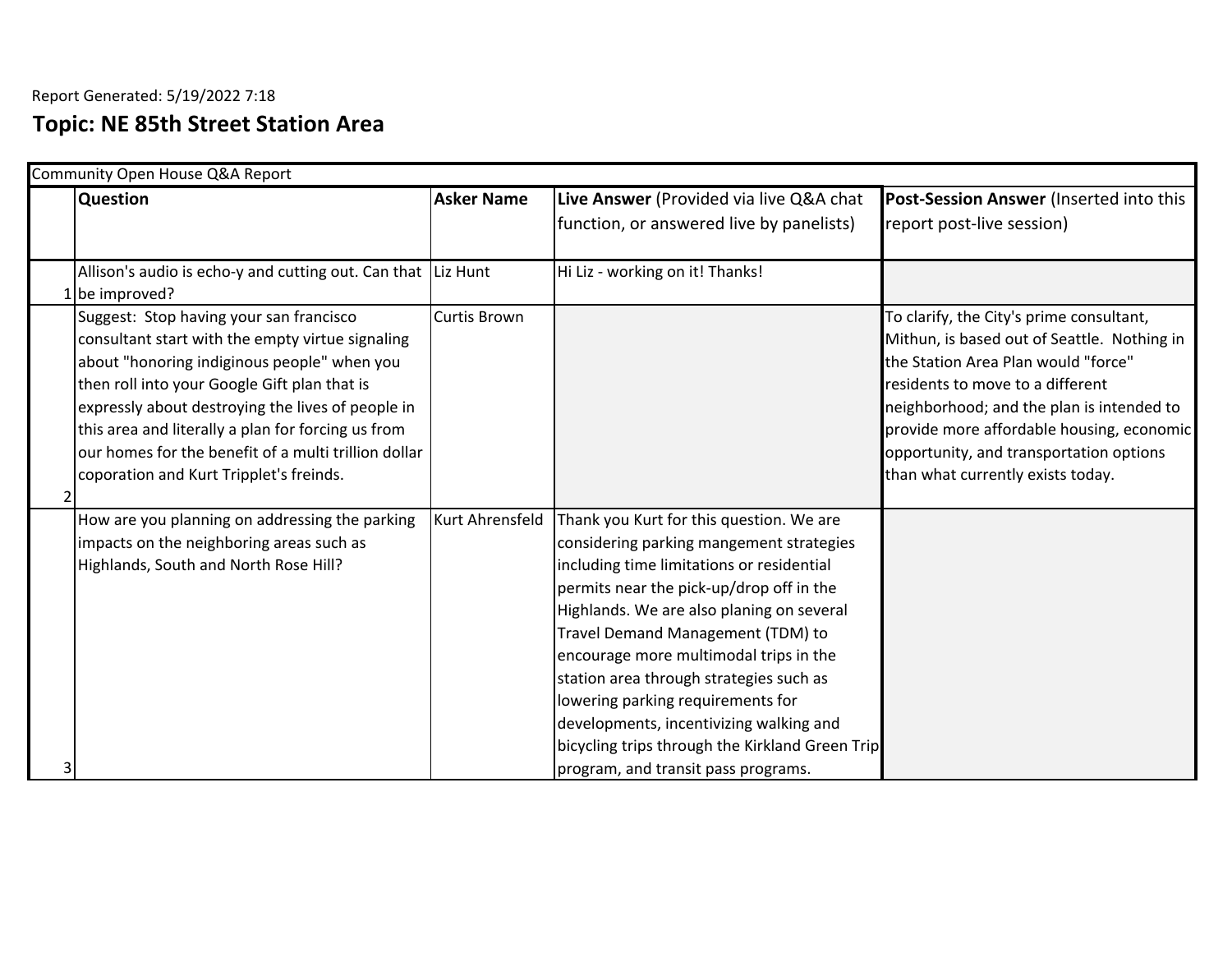|    | the STA is a once in a generation plan. My               | <b>Bill Blanchard</b> | live answered                                  |  |
|----|----------------------------------------------------------|-----------------------|------------------------------------------------|--|
|    | concerns are impacts on the people of Kirkland.          |                       |                                                |  |
|    | What specifically does the council plan do about         |                       |                                                |  |
|    | the future of Parks, emergency services, schools,        |                       |                                                |  |
|    | affordable housing and traffic.                          |                       |                                                |  |
|    |                                                          |                       |                                                |  |
|    | Good afternoon. Residents in close proximity to I- Brian |                       | live answered                                  |  |
|    | 405, my family included, are concerned about the         |                       |                                                |  |
|    | increase in road and vehicle noise the station plan      |                       |                                                |  |
|    | could introduce. What are the plans to mitigate          |                       |                                                |  |
|    | this to neutrelize, or ideally lower, decibel levels,    |                       |                                                |  |
|    | especially in areas closer to the station and where      |                       |                                                |  |
|    | much low sound walls currently exist? Thank you.         |                       |                                                |  |
| 51 |                                                          |                       |                                                |  |
|    | Good afternoon. Residents in close proximity to I- Brian |                       | Hi Brian, the sound walls are part of the      |  |
|    | 405, my family included, are concerned about the         |                       | WSDOT project (the City does not control       |  |
|    | increase in road and vehicle noise the station plan      |                       | those). The only changes I am aware of are a   |  |
|    | could introduce. What are the plans to mitigate          |                       | slight move at the southwest quadrant of the   |  |
|    | this to neutrelize, or ideally lower, decibel levels,    |                       | intersection and adding a gap for folks to get |  |
|    | especially in areas closer to the station and where      |                       | to WSDOT-Sound Transit the pick up/drop off    |  |
|    | much low sound walls currently exist? Thank you.         |                       | lot. The cloverleaf configuration is going     |  |
|    |                                                          |                       | away, so ramps will move farther away from     |  |
|    |                                                          |                       | adjoining residents. Here is more info on the  |  |
|    |                                                          |                       | design                                         |  |
|    |                                                          |                       | https://www.kirklandwa.gov/files/sharedasse    |  |
|    |                                                          |                       | ts/public/planning-amp-building/station-area-  |  |
|    |                                                          |                       | materials/wsdot-st-presentation_kan_may9-      |  |
| 5  |                                                          |                       | 2022.pdf                                       |  |
|    | I'm curious about how TDM would relate to                | Debbie Ohman          | live answered                                  |  |
|    | Costco. There was talk about charging for parking,       |                       |                                                |  |
|    | would Costco be in a region where there would            |                       |                                                |  |
|    | 6 be TDM?                                                |                       |                                                |  |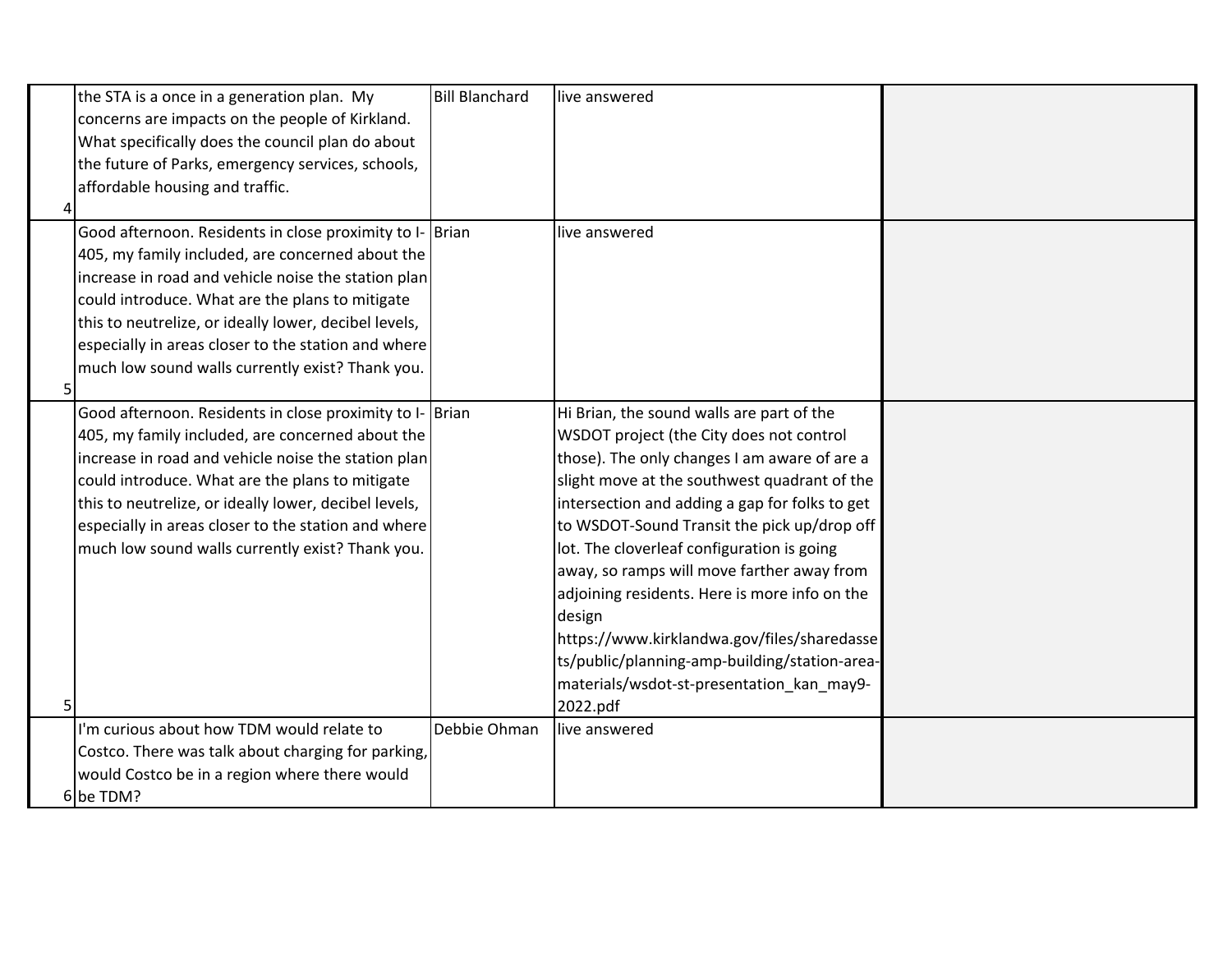| I'm curious about how TDM would relate to<br>Costco. There was talk about charging for parking,<br>would Costco be in a region where there would<br>be TDM? | Debbie Ohman | Hi Debbie, TDM does not really work for large<br>retailers other than managing employee trips.<br>Similarly, charging for parking is not part of<br>Costco's model. TDM would be an important<br>tool if Costco added office space in the future.                                                                                                                                                                                                                                                                                        |  |
|-------------------------------------------------------------------------------------------------------------------------------------------------------------|--------------|------------------------------------------------------------------------------------------------------------------------------------------------------------------------------------------------------------------------------------------------------------------------------------------------------------------------------------------------------------------------------------------------------------------------------------------------------------------------------------------------------------------------------------------|--|
| Can you give more detail on how bikes on 85th<br>street will cross the 405 interchange?                                                                     | bhick        | The I-405 interchange is being redesigned by<br>WSDOT as three levels, I-405 will remain as is<br>overhead, people walking, biking, transit<br>vehicles and HOV lanes will have access to a<br>middle level, and general purpose traffic east<br>west on 85th will be at the lowest level. More<br>detail on the reconfiguration of the<br>interchange can be found on Sound Transit's<br>website. https://www.soundtransit.org/get-<br>to-know-us/documents-reports/i-405-bus-<br>rapid-transit-ne-85th-st-interchange-<br>presentation |  |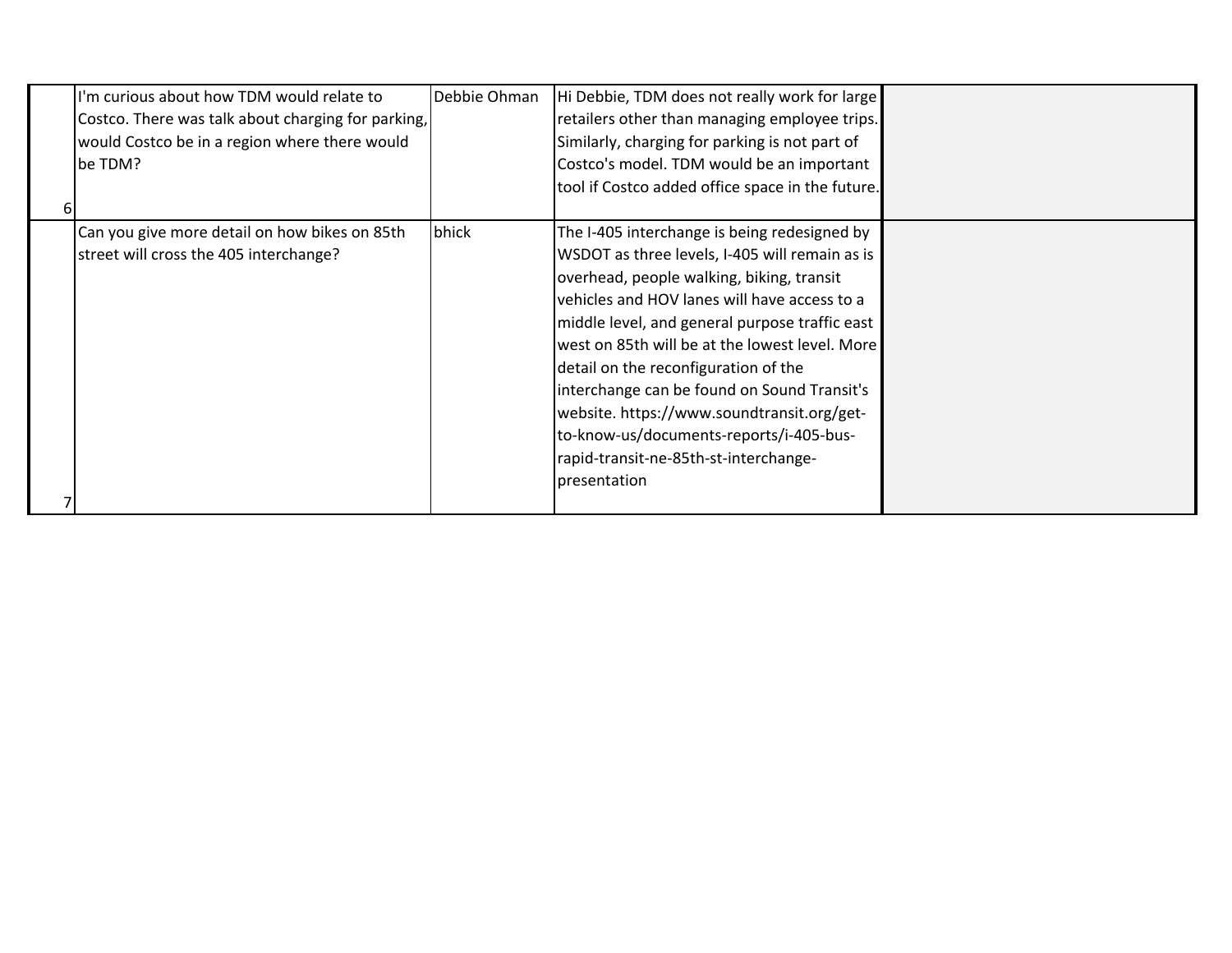|    | What about traffic on 85th?                       | paulacopley      | The planning process has included extensive     |                                     |
|----|---------------------------------------------------|------------------|-------------------------------------------------|-------------------------------------|
|    | And how will people get to the station?           |                  | transportation analysis, including several      |                                     |
|    | Why wasn't there a plan to just expand the        |                  | intersections on and around NE 85th, and the    |                                     |
|    | station on NE 70th - like a parking garage?       |                  | plan includes recommended improvements          |                                     |
|    |                                                   |                  | to the transportation network for all modes.    |                                     |
|    |                                                   |                  | These include connections outside of the        |                                     |
|    |                                                   |                  | WSDOT right-of-way (where the BRT station       |                                     |
|    |                                                   |                  | is) that connect to the planned ped/bike        |                                     |
|    |                                                   |                  | paths to the station. Specific to the BRT       |                                     |
|    |                                                   |                  | Station, a recent presentation to a             |                                     |
|    |                                                   |                  | community group by WSDOT and Sound              |                                     |
|    |                                                   |                  | Transit included images that show those         |                                     |
|    |                                                   |                  | connections:                                    |                                     |
|    |                                                   |                  | https://www.kirklandwa.gov/files/sharedasse     |                                     |
|    |                                                   |                  | ts/public/planning-amp-building/station-area-   |                                     |
|    |                                                   |                  | materials/wsdot-st-presentation_kan_may9-       |                                     |
| 8  |                                                   |                  | 2022.pdf                                        |                                     |
|    | When you talk about including affordable          | Karina O'Malley  | The team is currently completing analysis to    |                                     |
|    | housing, is there mandatory inclusion for under   |                  | explore incentizing new development to          |                                     |
|    | 30% AMI housing, which is accessible for folk who |                  | provide affordable housing at deeper levels of  |                                     |
|    | get disabilty benefits or social security?        |                  | affordability. The November 2021 Station        |                                     |
|    |                                                   |                  | Area FAQs provided additional information       |                                     |
|    |                                                   |                  | about affordable housing in the Station Area:   |                                     |
|    |                                                   |                  | https://www.kirklandwa.gov/files/sharedasse     |                                     |
|    |                                                   |                  | ts/public/planning-amp-building/station-area-   |                                     |
|    |                                                   |                  | materials/station-area-                         |                                     |
|    |                                                   |                  | plan_november2021_faqs.pdf                      |                                     |
| 9  |                                                   |                  |                                                 |                                     |
|    | Super quick question: what section/document       | Sarah Richards - | Hi Sarah, you can look in the Station Area Plan |                                     |
|    | can we find the sustainability plans, especially  | Kirkland         | document which has a Sustainability             |                                     |
|    | relating to decarbonization?                      |                  | Framework chapter. Also the Form Based          |                                     |
| 10 |                                                   |                  | Code has a section on Green Innovation.         |                                     |
|    | Two questions:                                    | Ken MacKenzie    |                                                 | Question text incomplete. No answer |
| 11 |                                                   |                  |                                                 | provided.                           |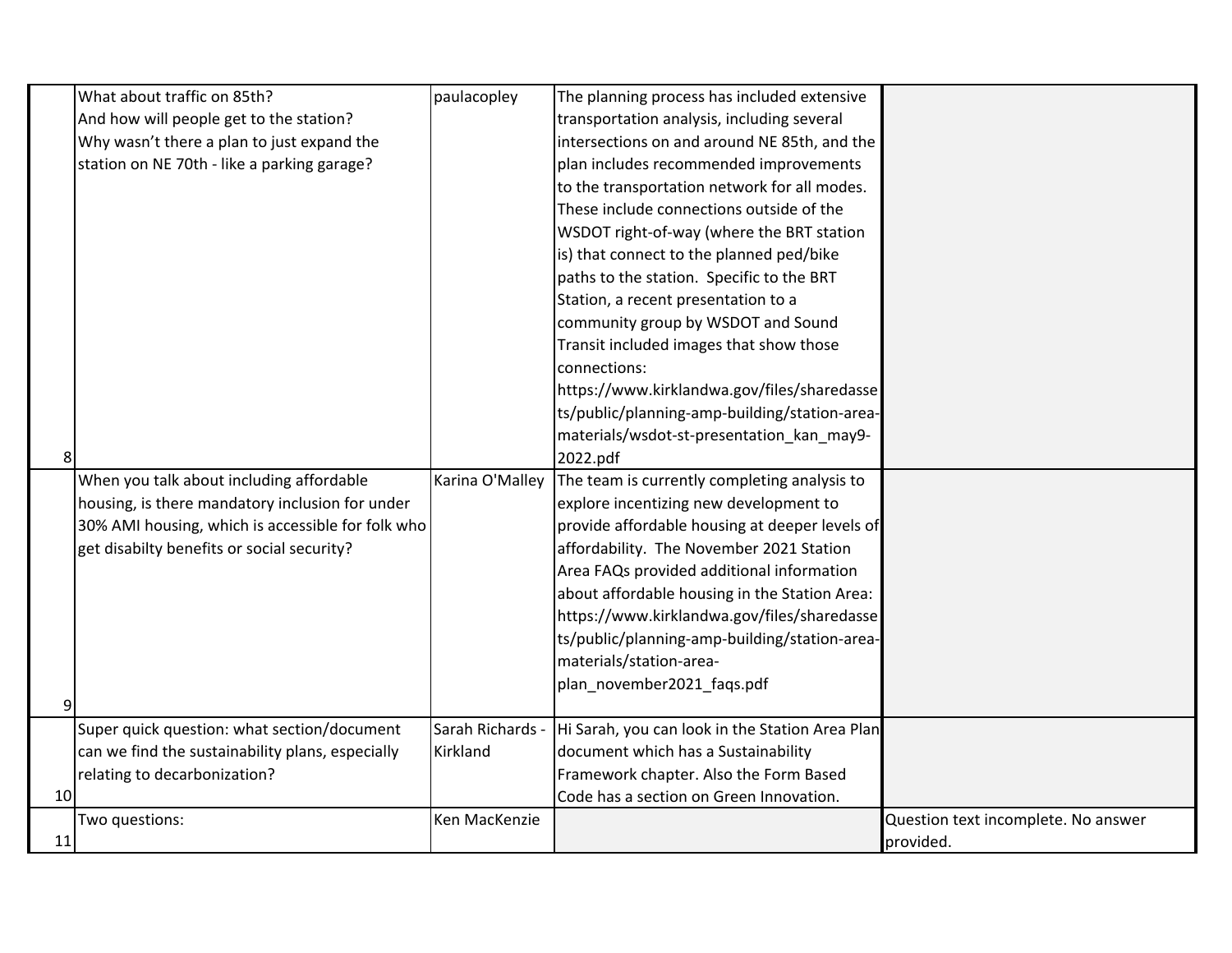|    | In the draft document I saw a possible future        | Debbie Ohman | The potential bike/ped overpass at 90th is a                   |  |
|----|------------------------------------------------------|--------------|----------------------------------------------------------------|--|
|    | bike/ped overpass at 90th. Why is this necessary     |              | long range concept from other City plans such                  |  |
|    | when the 85th improvements should make 85th          |              | as the Citywide Connections Map. It is not a                   |  |
|    | bike pedestrian friendly, at least near the BRT and  |              | recommended project to be completed with                       |  |
|    | 12 up to the CKC?                                    |              | Station Area work.                                             |  |
|    | will you be showing us archtectural drawings of      |              | Lynn Waplington Hi Lynn, the transit station is being designed |  |
|    | what the transit station will look like? I live very |              | and built by Sound Transit, their project page                 |  |
|    | near the station area.                               |              | for the Stride BRT project on I-405 is the best                |  |
| 13 |                                                      |              | source of information.                                         |  |
|    | will you be showing us archtectural drawings of      |              | Lynn Waplington Hi Lynn - here is a recent presentation they   |  |
|    | what the transit station will look like? I live very |              | provided to the community:                                     |  |
|    | near the station area.                               |              | https://www.kirklandwa.gov/files/sharedasse                    |  |
|    |                                                      |              | ts/public/plannin-amp-building/station-area-                   |  |
|    |                                                      |              | materials/wsdot-st-presentation_kan_may9-                      |  |
| 13 |                                                      |              | 2022.pdf                                                       |  |
|    | see in the pictures that sidewalks are shared by     | Sue Amorosi  | Hi Sue, where we anticipate shared facilities,                 |  |
|    | both pedestrians and bikes. This often doesn't       |              | they would be seperated, wide enough, and                      |  |
|    | work well as pedestrians include runners, walkers    |              | be buffered. The example in the Form Base                      |  |
|    | and those that use strollers or have children and    |              | Code for 85th is 10' sidewalk and separated 6'                 |  |
|    | dogs. Will there be a plan to seperate the bike      |              | bike lane on the north and south sides.                        |  |
|    | paths from the pedestrian paths?                     |              |                                                                |  |
| 14 |                                                      |              |                                                                |  |
|    | Will you be showing archtectural drawings of         |              | Lynn Waplington The Stride Bus Rapid Transit station is being  |  |
|    | what the transit station will look like? I live near |              | designed by Sound Transit. More information                    |  |
|    | the station area.                                    |              | specific to the Stride service and the design of               |  |
|    |                                                      |              | their stations can be found on Sound Transit's                 |  |
|    |                                                      |              | website:                                                       |  |
|    |                                                      |              | https://www.soundtransit.org/system-                           |  |
| 15 |                                                      |              | expansion/i-405-brt                                            |  |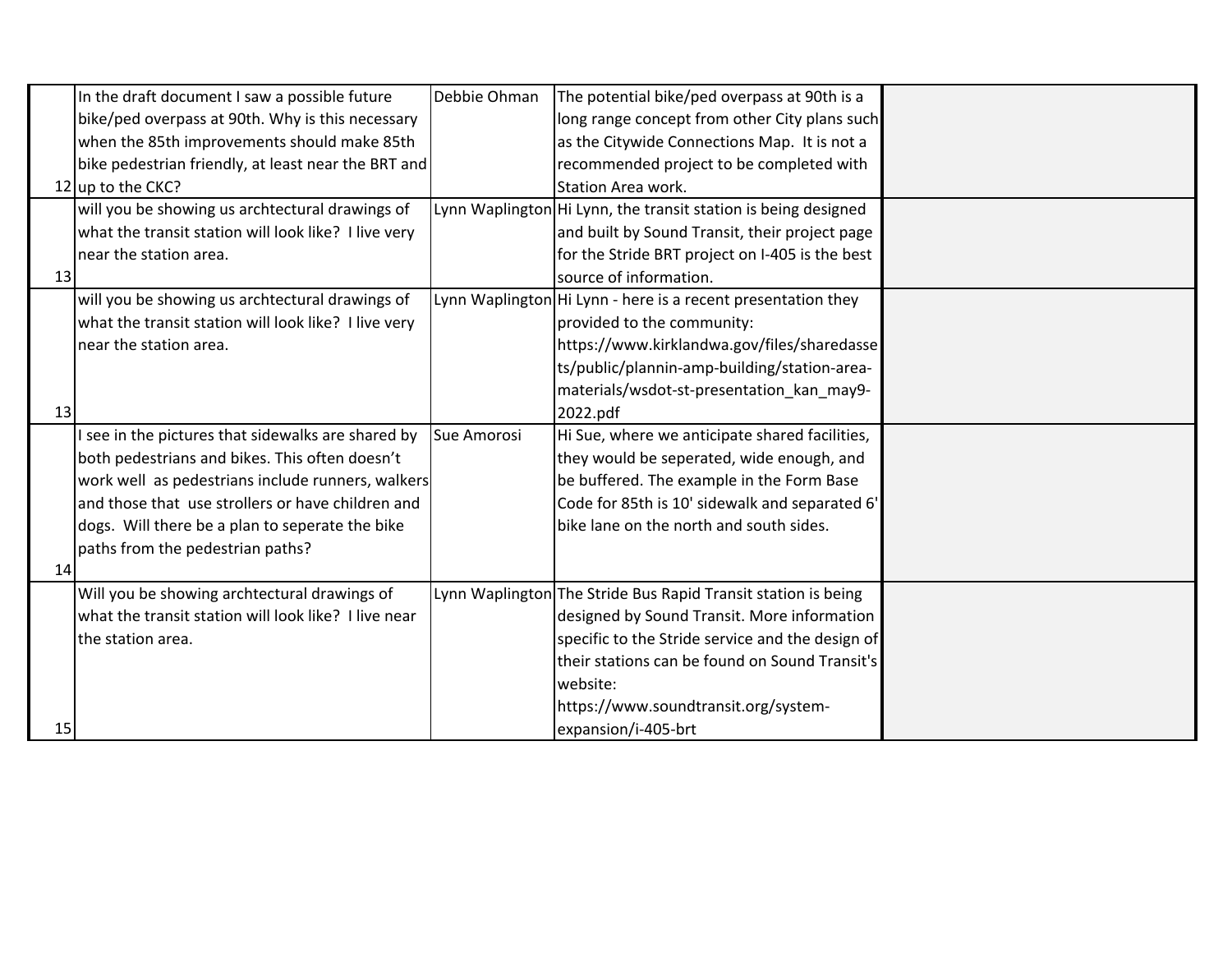|    | I noticed a plan to put a round about at 87th and   | Barbara        | Hi Barbara, street sections and improvements   |  |
|----|-----------------------------------------------------|----------------|------------------------------------------------|--|
|    | NE 116th where the kiss and drop off is. Will       |                | can be found in the Transportation and         |  |
|    | there also be roundabouts or other mechanisms       |                | Mobility Chapter of the Station Area Plan      |  |
|    | to slow traffic on 116th? People drive fast on this |                | document. Thank you for your comment.          |  |
|    | street and they barely slow down on this turn - in  |                |                                                |  |
|    | fact int he 2 years we have lived here two cars     |                |                                                |  |
|    | missed the turn and hit the trees on 87th.          |                |                                                |  |
| 16 |                                                     |                |                                                |  |
|    | Also you mention about making 87th/7th a            | <b>Barbara</b> | The Station Area Plan is recommending          |  |
|    | walkable street. Again a very busy street as the    |                | continous sidewalks with a landscape buffer    |  |
|    | only entrance/exit to the Highlands. How do you     |                | and in-street buffered bike lanes on 7th/87th. |  |
|    | plan to ensure safety for pedestrians as well as    |                | You can see concept drawings in the            |  |
|    | drivers.                                            |                | Transportation and Mobility Chapter of the     |  |
| 17 |                                                     |                | <b>Draft Station Area Plan</b>                 |  |
|    | What are the building height zoning changes,        | John Lyon      | The Final Supplemental EIS contains            |  |
|    | predicted traffic and parking changes, and noise    |                | information about traffic and noise impacts,   |  |
|    | impact on the highlands neighborhood?               |                | and is available on the Station Area Plan      |  |
| 18 |                                                     |                | webpage.                                       |  |
|    | What are the building height zoning changes,        | John Lyon      | Hi John - just to add that no height changes   |  |
|    | predicted traffic and parking changes, and noise    |                | are proposed in the Highlands Neighborhood.    |  |
|    | 18 impact on the highlands neighborhood?            |                |                                                |  |
|    | how do i ask a question?                            | Martin         | You can type a question here, or press the     |  |
|    |                                                     |                | "raise hand" button to be added to the queue   |  |
| 19 |                                                     |                | to ask your question aloud.                    |  |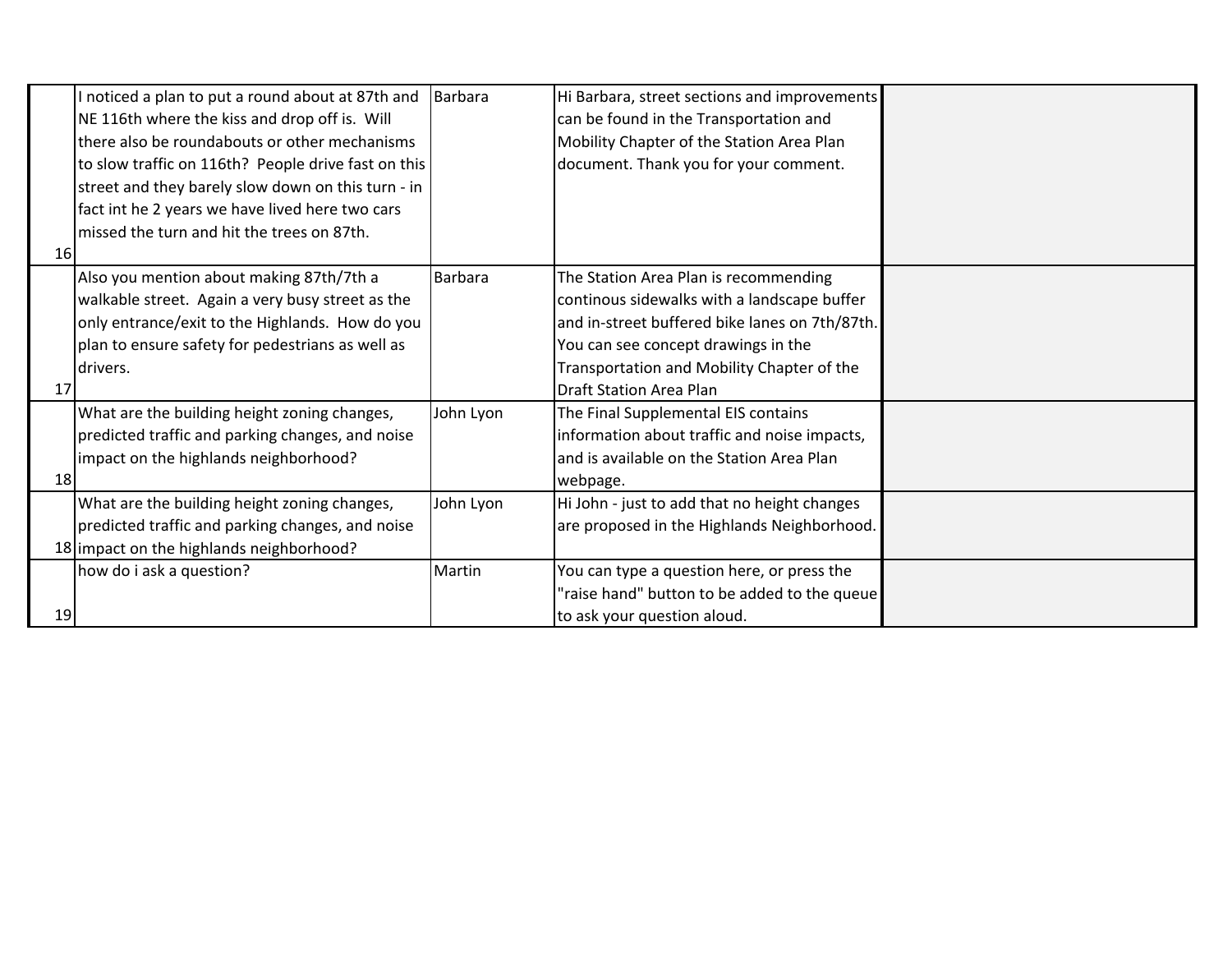|    | How far will the protected bicycle lanes extend          | bhick | The WSDOT interchange project will construct    |  |
|----|----------------------------------------------------------|-------|-------------------------------------------------|--|
|    | east and west of the 85th interchange?                   |       | shared use paths on both sides of 85th from     |  |
|    |                                                          |       | 114th Ave/Kirkland Way to 120th Ave NE.         |  |
|    |                                                          |       | From 120th Ave NE the Station Area envisions    |  |
|    |                                                          |       | sidewalk level protected bike lanes and wider   |  |
|    |                                                          |       | sidewalks to 128th Ave NE to be able to         |  |
|    |                                                          |       | connect to the Rose Hill Greenway. West of      |  |
|    |                                                          |       | 114th/Kirkland Way, Sound Transit is funding    |  |
|    |                                                          |       | a new shared use path structure south of        |  |
|    |                                                          |       | 85th to connect to 6th St.                      |  |
| 20 |                                                          |       |                                                 |  |
|    | Good afternoon. Residents in close proximity to I- Brian |       | believe this question refers to noise from I-   |  |
|    | 405, my family included, are concerned about the         |       | 405. Sound from the highway and                 |  |
|    | increase in road and vehicle noise the station plan      |       | interchange redevelopment was studied by        |  |
|    | could introduce. What are the plans to mitigate          |       | WSDOT as part of their project, and they        |  |
|    | this to neutrelize, or ideally lower, decibel levels,    |       | provided some information about this to the     |  |
|    | especially in areas closer to the station and where      |       | Highlands neighborhood association in           |  |
|    | much lower sound walls currently exist? Thank            |       | December 2020, presentation here:               |  |
|    | you.                                                     |       | https://www.kirklandwa.gov/files/sharedasse     |  |
|    |                                                          |       | ts/public/planning-amp-building/station-area-   |  |
|    |                                                          |       | materials/85th-st-station_wsdot-st-             |  |
|    |                                                          |       | presentation12-16-2020.pdf. Additionally,       |  |
|    |                                                          |       | WSDOT's information page about Road Noise       |  |
|    |                                                          |       | and Walls:                                      |  |
|    |                                                          |       | https://wsdot.wa.gov/construction-              |  |
|    |                                                          |       | planning/protecting-environment/noise-walls-    |  |
| 21 |                                                          |       | barriers                                        |  |
|    | Is there a list of emails of people that are             | Aimee | Hi Aimee,                                       |  |
|    | attending this meeting or is that private                |       | Emails of those attending will not be listed or |  |
|    | information?                                             |       | shown. User names of those who have asked       |  |
|    |                                                          |       | questions and spoken live will be shown and     |  |
| 22 |                                                          |       | recorded as public record.                      |  |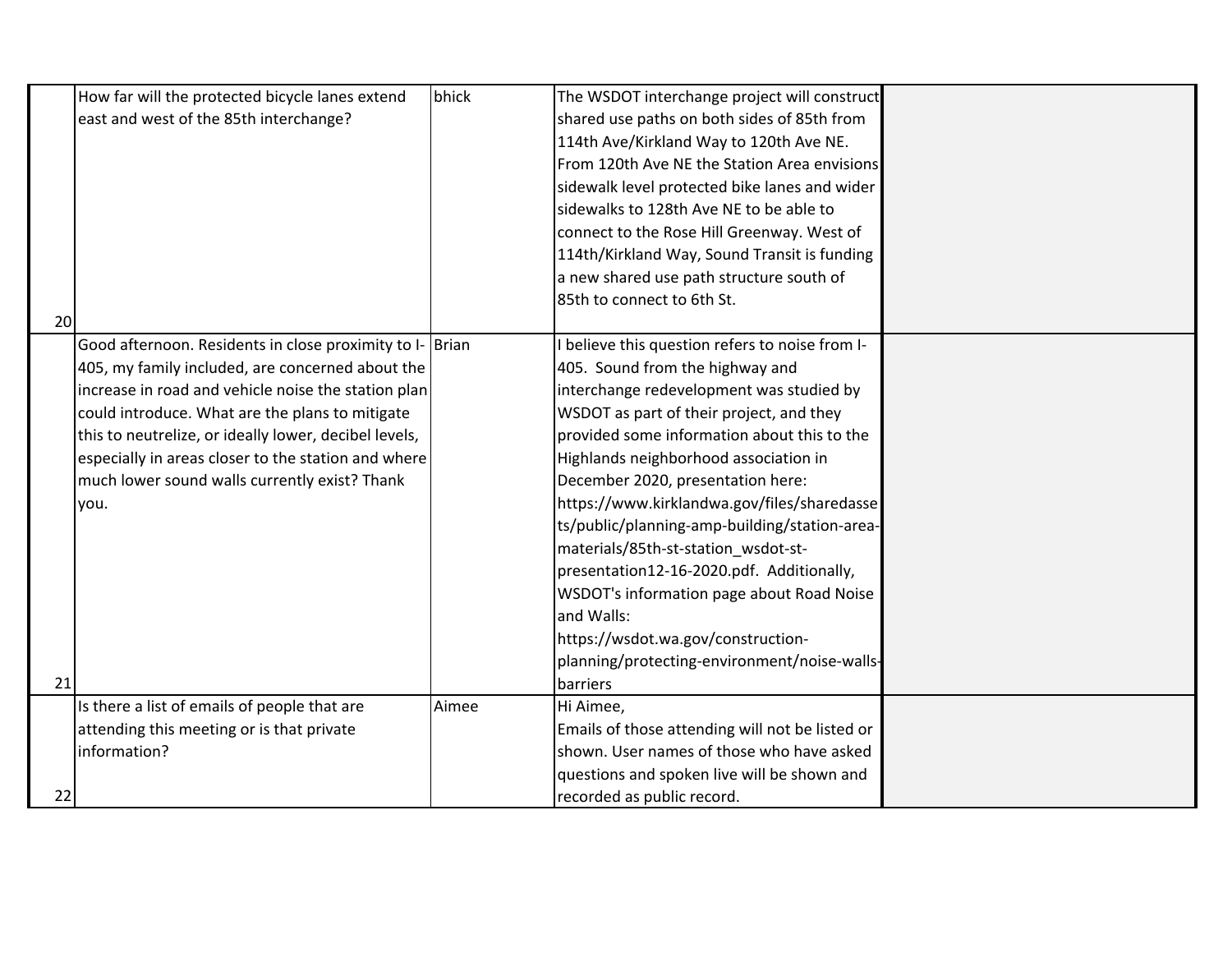|    | Can you make Brad smaller and slide bigger??         | Liz Hunt           | Hi Liz, you can use the view button on the<br>upper right of the screen to change visibility, |                                       |
|----|------------------------------------------------------|--------------------|-----------------------------------------------------------------------------------------------|---------------------------------------|
|    |                                                      |                    | or the slider between the presentation and                                                    |                                       |
|    |                                                      |                    | speaker to change the size                                                                    |                                       |
| 23 |                                                      |                    |                                                                                               |                                       |
|    | 1, Building Heighths:                                | CarterBagg         |                                                                                               | Question text incomplete. No answer   |
| 24 |                                                      |                    |                                                                                               | provided.                             |
|    | Can you pleasea make the slide larger and the        | Sarah Richards -   | Apologies, fixed. Thank you!                                                                  |                                       |
|    | 25 speaker smaller?                                  | Kirkland           |                                                                                               |                                       |
|    | 26 Wrong screen view. slides are little Brad is big. | <b>Penny Sweet</b> | Apologies, fixed. Thank you!                                                                  |                                       |
|    | WHy 25 degrees? 30 degrees would be easier for       | <b>CarterBagg</b>  | live answered                                                                                 |                                       |
|    | 27 anyone to figure = for foot out, two feet up.     |                    |                                                                                               |                                       |
|    | Can you swap the view? Enlarge the presentation      | Tammy Cohen        | Apologies, fixed. Thank you!                                                                  |                                       |
|    | 28 and shrink the speaker please.                    | (she/her)          |                                                                                               |                                       |
|    | 29 Could you make the plans larger please?           | <b>Bernard Pak</b> |                                                                                               | View error corrected live in session. |
|    | The presenter on the 4/26 meeting talked about       | <b>CarterBagg</b>  | Hi Carter, as Brad just noted, the incentive                                                  |                                       |
|    | incentives for plazas & public spaces along 85th     |                    | would allow a developer to propose a                                                          |                                       |
|    | showed examples of inentives of addition floors:     |                    | building above base, up to but not exceeding                                                  |                                       |
|    | would these be in excess of "the max allowable"      |                    | maximum building height.                                                                      |                                       |
|    | 30 building heighths?                                |                    |                                                                                               |                                       |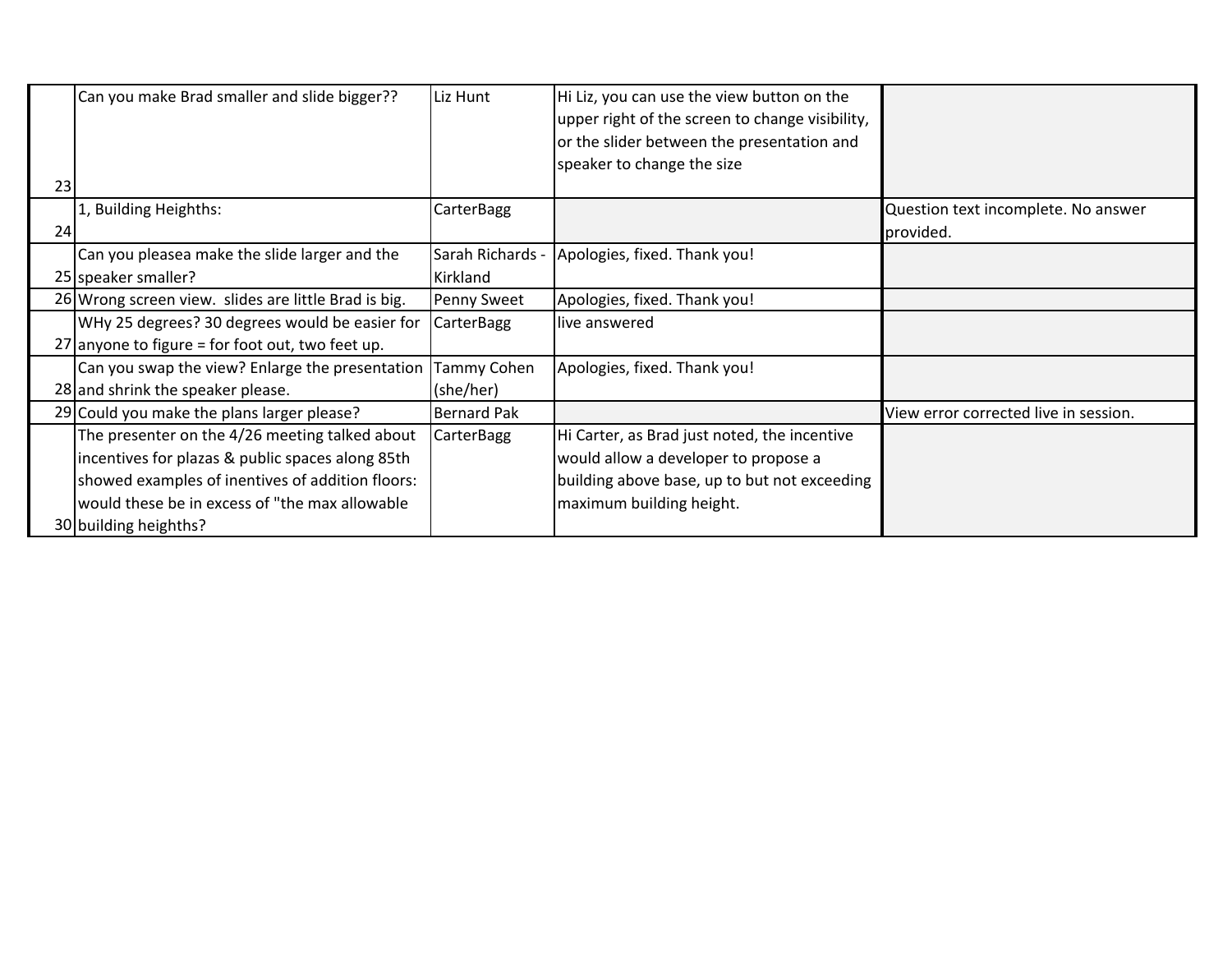|    | We are speaking about zone 1 that is coded for        | Laurie Hanson      |                                                 | We appreciate the point here to focus more   |
|----|-------------------------------------------------------|--------------------|-------------------------------------------------|----------------------------------------------|
|    | 250'. why are the pictures shown at 6 stories?        |                    |                                                 | on heights included in Phase 1 of the Zoning |
|    | That is not accurate to show what zone 1 will look    |                    |                                                 | Code amendments. There are a variety of      |
|    | like. It does not help the public visualize this zone |                    |                                                 | maximum heights proposed throughout the      |
|    | where Google is.                                      |                    |                                                 | Station Area, included up to 250' in the SE  |
|    |                                                       |                    |                                                 | quadrant nearest to the future BRT station.  |
|    |                                                       |                    |                                                 | The bird's eye renderings for the Station    |
|    |                                                       |                    |                                                 | Area do show prototypes for developments     |
|    |                                                       |                    |                                                 | within this height envelope. As phase 1 of   |
|    |                                                       |                    |                                                 | Station Area Plan adoption does include the  |
|    |                                                       |                    |                                                 | final plan document and Comprehensive        |
|    |                                                       |                    |                                                 | Plan amendments for the full area, there     |
|    |                                                       |                    |                                                 | has been discussion and precedent imagery    |
|    |                                                       |                    |                                                 | relevant to the variety of development       |
|    |                                                       |                    |                                                 | scales throughout the whole area.            |
| 31 |                                                       |                    |                                                 |                                              |
|    | Angle calculation re: adjacent building - what        | Liz Hunt           | Hi Liz, the draft Form Based Code would use     |                                              |
|    | height is used for the adjacent building: the         |                    | the allowed height on adjoining parcels.        |                                              |
|    | current height of adj building - OR - the height      |                    |                                                 |                                              |
|    | that's allowed by the zone of that building (which    |                    |                                                 |                                              |
|    | could be significantly higher), or the height of the  |                    |                                                 |                                              |
|    | zone when the building was built?                     |                    |                                                 |                                              |
| 32 |                                                       |                    |                                                 |                                              |
|    | Will you be making these slides available to us       | <b>Bernard Pak</b> | Yes, they will be available on the Station Area |                                              |
|    | after this presentation because they are quite        |                    | project website, along with the recording of    |                                              |
|    | 33 small on zoom.                                     |                    | this session.                                   |                                              |
|    | re: Brad's slides being small, I didn't change        | Liz Hunt           |                                                 | View error corrected live in session.        |
|    | 34 anything but it got fixed. thx.                    |                    |                                                 |                                              |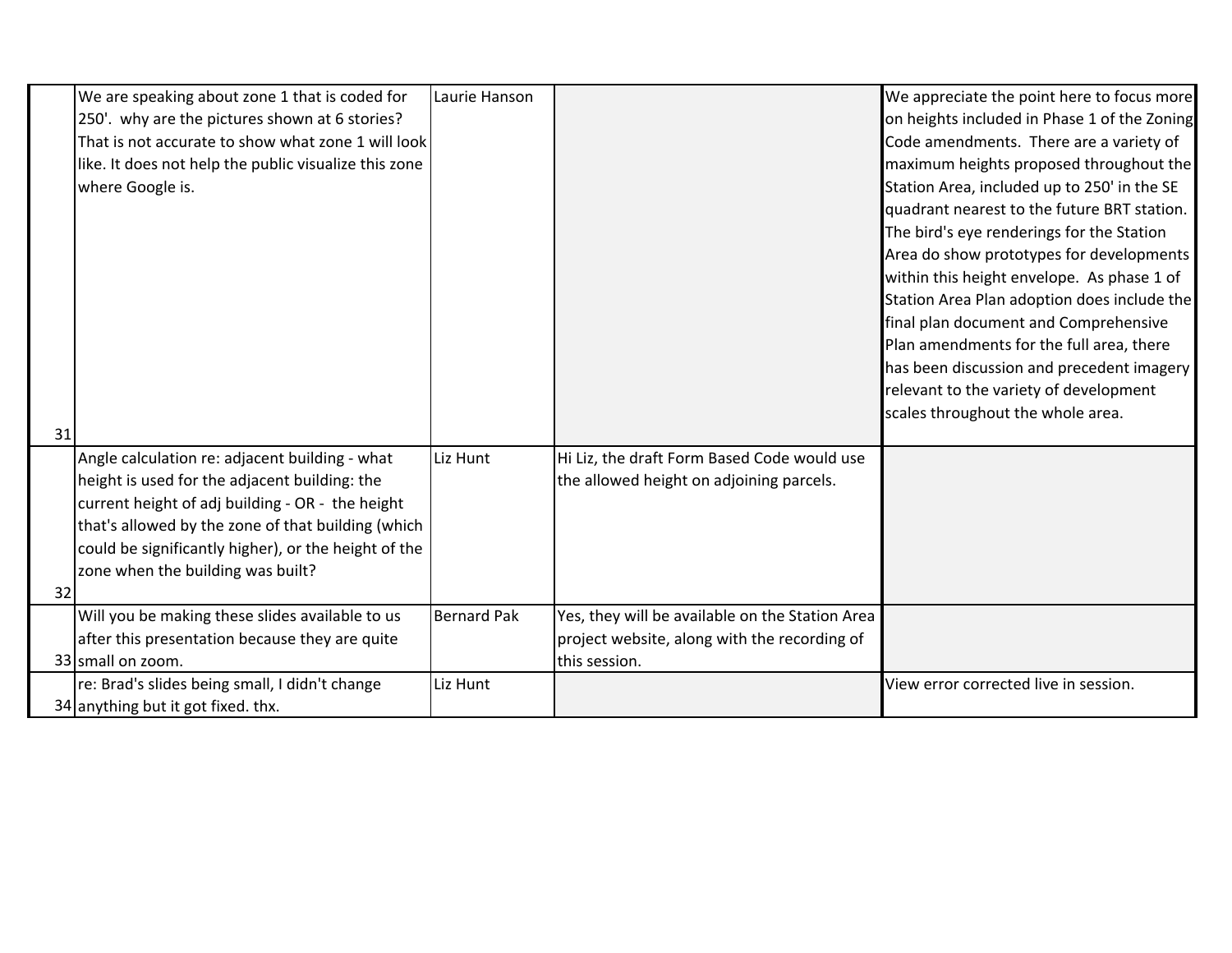|    | Parking - Google is going to have 7000 people+                      | Curtis Brown    |                                       | The parking ratio stated in the question has |
|----|---------------------------------------------------------------------|-----------------|---------------------------------------|----------------------------------------------|
|    | and have stated they will only be bulding slightly                  |                 |                                       | not been approved by the City. We            |
|    | more than 1000 parking places. Where exactly do                     |                 |                                       | understand parking in the area is of concern |
|    | you plan to have the rest of those people                           |                 |                                       | to many community members, and we will       |
|    | parking?                                                            |                 |                                       | address this through future development      |
|    |                                                                     |                 |                                       | review, and consideration of parking zones   |
|    |                                                                     |                 |                                       | near the potential Google development on     |
|    |                                                                     |                 |                                       | the Lee Johnson site. Google is              |
|    |                                                                     |                 |                                       | contemplating a relatively low parking ratio |
|    |                                                                     |                 |                                       | for employees due to the company's robust    |
|    |                                                                     |                 |                                       | ttransportation demand program               |
|    |                                                                     |                 |                                       | (encompassing employee shuttles, transit     |
|    |                                                                     |                 |                                       | subsidies, bike and pedestrian               |
|    |                                                                     |                 |                                       | amenities/benefits, and the close proximity  |
|    |                                                                     |                 |                                       | of the campus to a major Bus Rapid Transit   |
| 35 |                                                                     |                 |                                       | station).                                    |
|    | Thank you Victoria. We will see how it plays out. I Kurt Ahrensfeld |                 | Thanks Kurt, that is helpful to know. |                                              |
|    | know that the Everest neighborhood has                              |                 |                                       |                                              |
|    | 36 struggled with overflow parking.                                 |                 |                                       |                                              |
|    | I think Sharon Cox had an excellent suggestion.                     | Debbie Ohman    | live answered                         |                                              |
|    | Google could be incentivized to, or as a good                       |                 |                                       |                                              |
|    | community citizen should, preserve those large                      |                 |                                       |                                              |
|    | trees on the Lee Johnson property. Large trees                      |                 |                                       |                                              |
|    | are better carbon sinks, are they not? Large trees                  |                 |                                       |                                              |
|    | do provide many wildlife services as well. Google                   |                 |                                       |                                              |
|    | has an opportunity here to walk the walk, if they                   |                 |                                       |                                              |
|    | want to demonstrate their "green" bonafides.                        |                 |                                       |                                              |
| 37 |                                                                     |                 |                                       |                                              |
|    | The towing companies may see an up tick in                          | Kurt Ahrensfeld |                                       | Comment noted.                               |
|    | 38 business :-)                                                     |                 |                                       |                                              |
|    | I would strongly encourage zoning limitations on                    | Kurt Ahrensfeld |                                       | Comment noted.                               |
|    | 39 parking in Highlands.                                            |                 |                                       |                                              |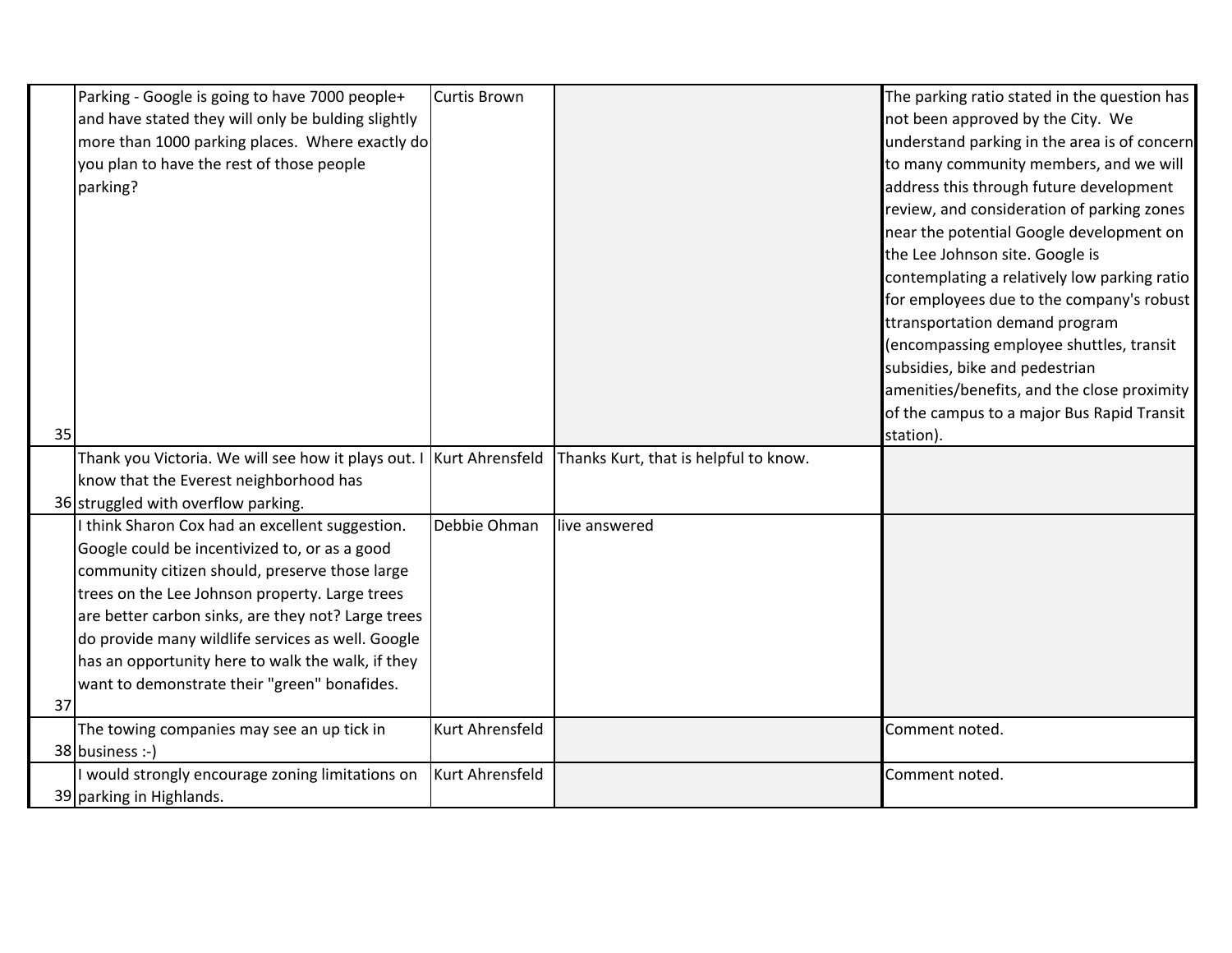|    | What is the document and page number for the       | Dan Norman    | This was shared in a recent WSOT/Sound        |                                               |
|----|----------------------------------------------------|---------------|-----------------------------------------------|-----------------------------------------------|
|    | traffic analysis for the kiss & ride?              |               | Transit community presentation:               |                                               |
|    |                                                    |               | https://www.kirklandwa.gov/files/sharedasse   |                                               |
|    |                                                    |               | ts/public/planning-amp-building/station-area- |                                               |
|    |                                                    |               | materials/wsdot-st-presentation kan may9-     |                                               |
| 40 |                                                    |               | 2022.pdf                                      |                                               |
|    | Suggest that the next waiting person in the        | Ken MacKenzie | Thank you for this solution! Will use for the |                                               |
|    | question queue be changed into a panelist while    |               | rest of the meeting.                          |                                               |
|    | the current question is being asked/answered so    |               |                                               |                                               |
|    | that there won't be so much dead time and we       |               |                                               |                                               |
|    | can have more discussion.                          |               |                                               |                                               |
| 41 |                                                    |               |                                               |                                               |
|    | Everything seems to focus on aesthetics and        | Lisa Singer   |                                               | Transition strategies to address how areas    |
|    | amenities facing the big streets like 85th. There  |               |                                               | of taller heights meet adjacent               |
|    | should be equal or MORE focus on the aesthetics    |               |                                               | neighborhoods were discussed in the           |
|    | and shadowing of existing adjacent                 |               |                                               | session, including landscape buffers, upper   |
|    | neighborhoods. I live to the south and will be     |               |                                               | story stepbacks, and reduced floorplate       |
|    | seeing these tall buildings where I currently only |               |                                               | allowances above existing heights. The        |
|    | see evergreens and sky. The plan seems to allow    |               |                                               | draft Form-based Code shows these             |
|    | anything goes at the tops of the buildings and on  |               |                                               | strategies for the Commercial Mixed-Use       |
|    | the backsides.                                     |               |                                               | District, and the stragegies will continue to |
|    |                                                    |               |                                               | be discussed and refined with Phase 2 of      |
|    |                                                    |               |                                               | Station Area adoption for the remainder of    |
|    |                                                    |               |                                               | the regulating districts (including the       |
|    |                                                    |               |                                               | peripheral residential areas).                |
| 42 |                                                    |               |                                               |                                               |
|    | 43 Can't see slides.                               | Vance         |                                               | View error corrected live in session.         |
|    | What will be done to lessen traffic volume and     | Tom E         | WSDOT has done environmental analysis         |                                               |
|    | noise along 87th and 114th with the BRT? The       |               | including noise and vibration for the NE 85th |                                               |
|    | noise level is already extremely loud.             |               | St Station and interchange. More information  |                                               |
|    |                                                    |               | on the BRT project can be found on Sound      |                                               |
|    |                                                    |               | Transit's webiste:                            |                                               |
|    |                                                    |               | https://www.soundtransit.org/system-          |                                               |
| 44 |                                                    |               | expansion/i-405-brt                           |                                               |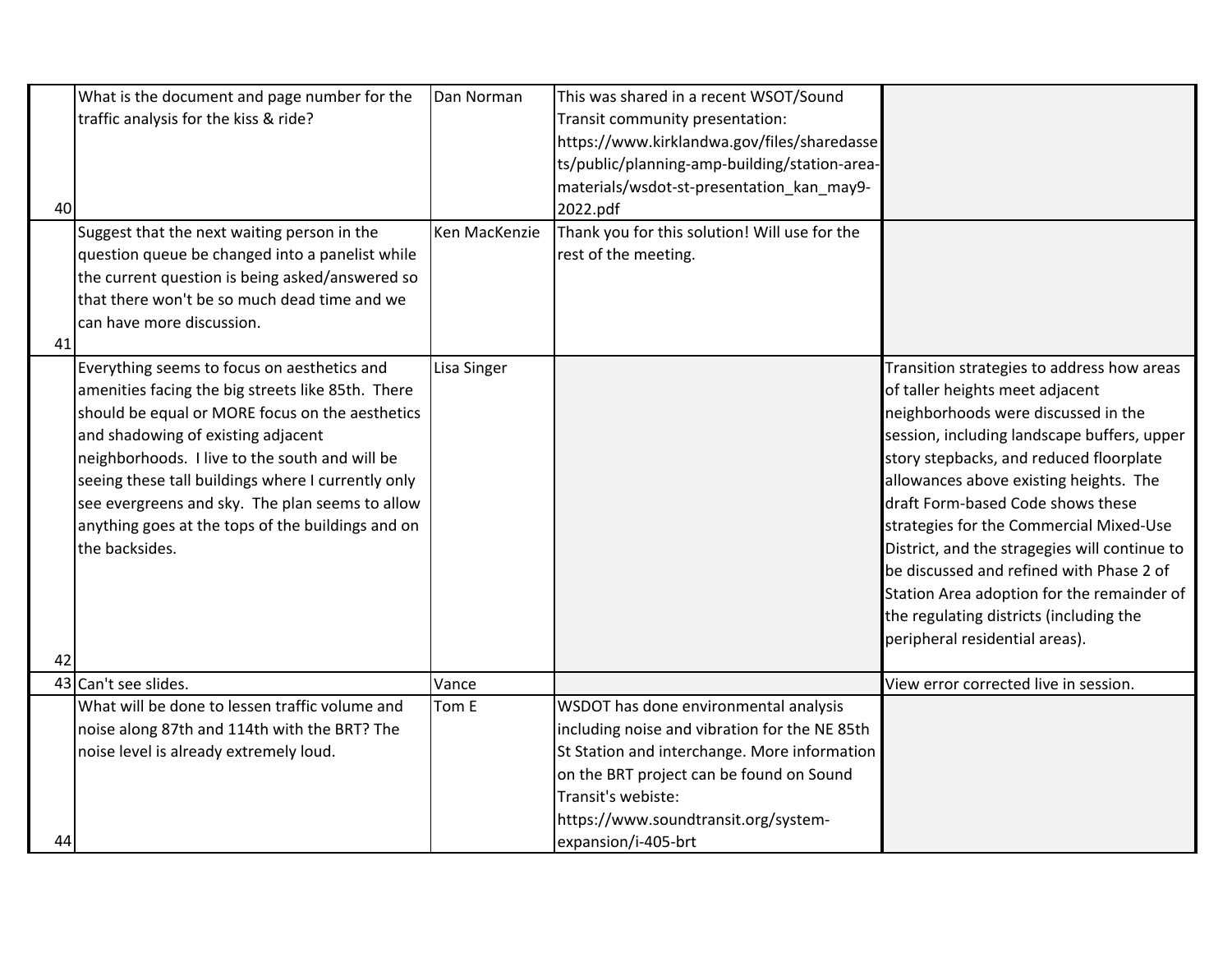|    | This plan should require payment into adjacent<br>neighborhoods that will be seeing these buildings | Lisa Singer   | Hi Lisa, residential development will pay park<br>impact fees (on a per unit basis) to the City |                                                  |
|----|-----------------------------------------------------------------------------------------------------|---------------|-------------------------------------------------------------------------------------------------|--------------------------------------------------|
|    | to enhance and build parks. References to                                                           |               | that are used to build and enhance parks.                                                       |                                                  |
|    | connections to "Taylor Fields" is disrespectful to                                                  |               | Additional incentives we discussed could                                                        |                                                  |
|    | those of us who live near there. We have no park                                                    |               | enable provision of additional publicly                                                         |                                                  |
|    | near our neighborhood - we have to use this                                                         |               | accessible open space.                                                                          |                                                  |
|    | closed landfill ("Taylor Fields") as our park which                                                 |               |                                                                                                 |                                                  |
|    | will be getting a larger transfer station!                                                          |               |                                                                                                 |                                                  |
| 45 |                                                                                                     |               |                                                                                                 |                                                  |
|    | Clarification: is base the 85"                                                                      | CarterBagg    | The base will vary depending on the                                                             |                                                  |
|    |                                                                                                     |               | economic analysis about difference between                                                      |                                                  |
|    |                                                                                                     |               | existing allowed height and proposed                                                            |                                                  |
|    |                                                                                                     |               | maximum height. The new allowed base                                                            |                                                  |
|    |                                                                                                     |               | height will consider cost of providing                                                          |                                                  |
|    |                                                                                                     |               | minimum desired community benefits (like                                                        |                                                  |
|    |                                                                                                     |               | high performing building requirements and                                                       |                                                  |
|    |                                                                                                     |               | transportation improvements).                                                                   |                                                  |
| 46 |                                                                                                     |               |                                                                                                 |                                                  |
| 47 |                                                                                                     | CarterBagg    |                                                                                                 | Question text incomplete. No answer<br>provided. |
|    | Trying to get this in 1 message: is the base 85' or                                                 | CarterBagg    |                                                                                                 | Answer to this question was provided live in     |
|    | is 85' the max allowable heighth?                                                                   |               |                                                                                                 | session. The question was referencing the        |
|    |                                                                                                     |               |                                                                                                 | heights shown on the regulating districts        |
| 48 |                                                                                                     |               |                                                                                                 | map.                                             |
|    | For anyone who has questions and would like                                                         | Laurie Hanson |                                                                                                 | Comment noted. Project information from          |
|    | follow up or more information you can email                                                         |               |                                                                                                 | the City is available on the project webpage     |
|    | info@sapkirkland.com                                                                                |               |                                                                                                 | at www.kirklandwa.gov/stationareaplan, or        |
|    |                                                                                                     |               |                                                                                                 | by emailing project planner Allison Zike at      |
|    |                                                                                                     |               |                                                                                                 | azike@kirklandwa.gov.                            |
| 49 |                                                                                                     |               |                                                                                                 |                                                  |
|    | The city has expressed interest in acquiring the                                                    | CarterBagg    |                                                                                                 | Comment noted.                                   |
|    | Hought P&R site from WSDOT - hopefully for a                                                        |               |                                                                                                 |                                                  |
|    | 50 school and/or park site for SAP residents                                                        |               |                                                                                                 |                                                  |
|    | 51 Realy like the "Rose Hill Gatway District" name!                                                 | CarterBagg    |                                                                                                 | Comment noted.                                   |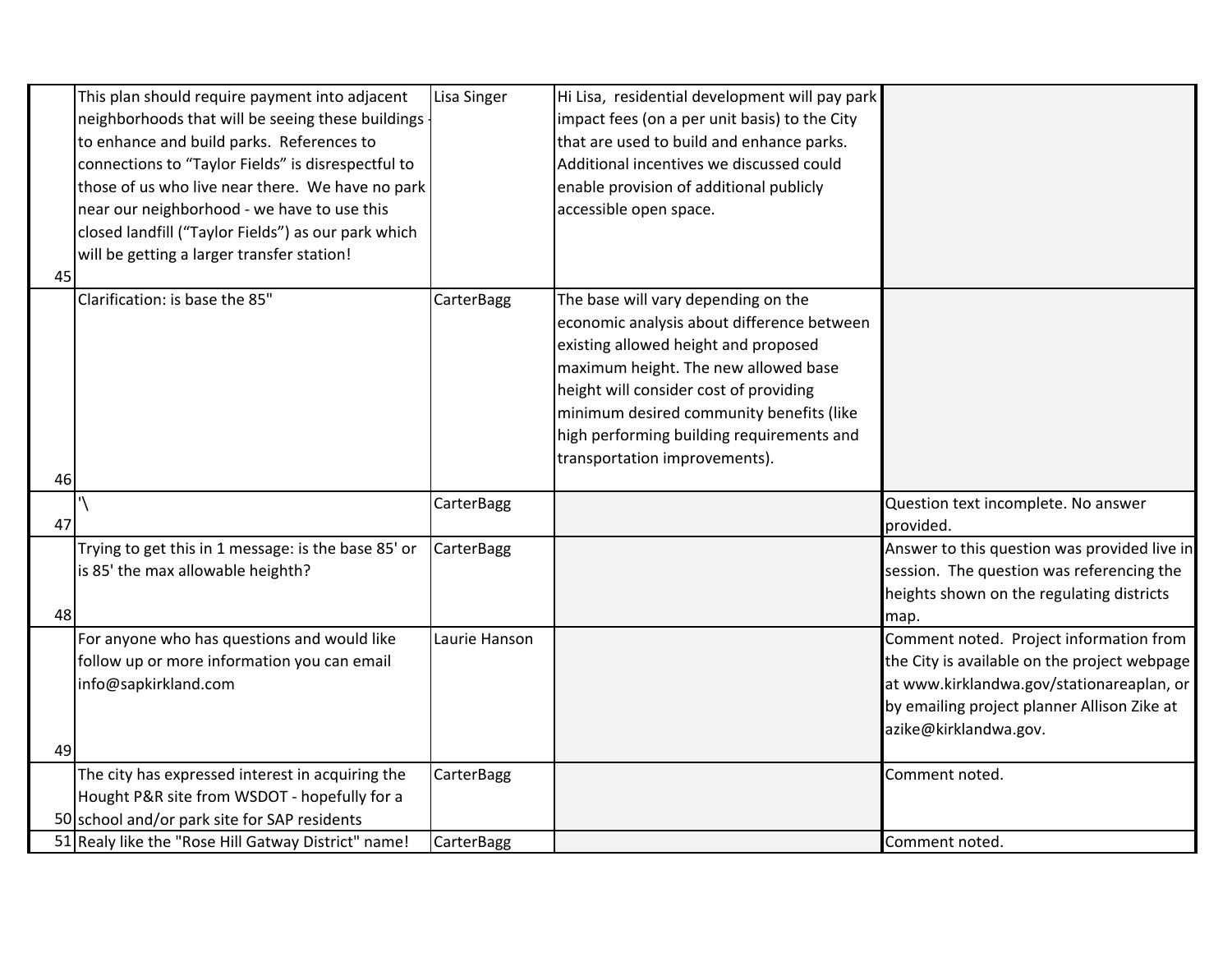|    | ** which intersections will have traffic circles        | <b>Sharon Cox</b> | The interchange project will include          |  |
|----|---------------------------------------------------------|-------------------|-----------------------------------------------|--|
|    | along 85th street besides Kirkland Way and 85th?        |                   | roundabout at Kirkland Way and at the lowest  |  |
|    | --will all the streets entering the traffic circle have |                   | level of the three tier interchange. More     |  |
|    | yield signs to allow everyone equal opportunity         |                   | details on the interchange project was        |  |
|    | lfor access                                             |                   | recently shared by WSDOT/Sound Transit at a   |  |
|    | --if the traffic circle cause traffic jams will you go  |                   | community meeting:                            |  |
|    | back to traffic signals?                                |                   | https://www.kirklandwa.gov/files/sharedasse   |  |
|    | --do you plan to widen 85th to accommodate              |                   | ts/public/planning-amp-building/station-area- |  |
|    | additional 75,000 employees and residents?              |                   | materials/wsdot-st-presentation_kan_may9-     |  |
|    |                                                         |                   | 2022.pdf                                      |  |
|    |                                                         |                   |                                               |  |
|    |                                                         |                   | No other roundabouts are planned for NE       |  |
|    |                                                         |                   | 85th St.                                      |  |
|    |                                                         |                   |                                               |  |
|    |                                                         |                   | Roundabouts are more efficient for vehicle    |  |
|    |                                                         |                   | capacity so they would be unlikely to revert  |  |
|    |                                                         |                   | back to traffic signals.                      |  |
|    |                                                         |                   |                                               |  |
|    |                                                         |                   | Sound Transit is funding a third eastbound    |  |
|    |                                                         |                   | lane on NE 85th St from the interchange to    |  |
|    |                                                         |                   | 122nd Ave NE to accommodate vehicle           |  |
|    |                                                         |                   | capcaity                                      |  |
|    |                                                         |                   |                                               |  |
|    |                                                         |                   | The station area plan anticipates just over   |  |
|    |                                                         |                   | 8,000 new households and just under 23,000    |  |
| 52 |                                                         |                   | new jobs by 2044.                             |  |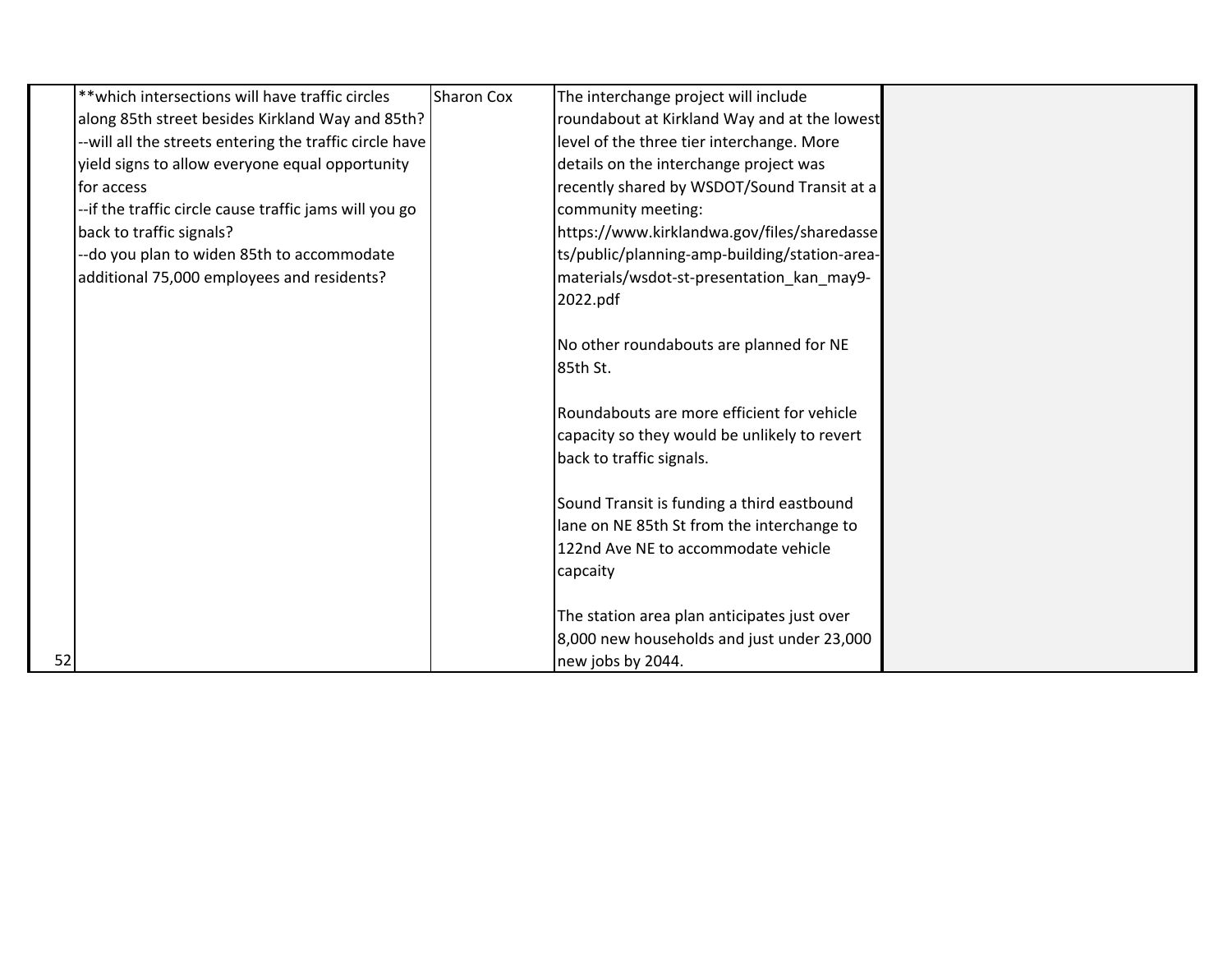|    | So could you provide specifics as to what kinds of Ken MacKenzie                                                  |                                                | Existing City policy requires 10% of all new |
|----|-------------------------------------------------------------------------------------------------------------------|------------------------------------------------|----------------------------------------------|
|    | solutions you are exploring to ensure that there                                                                  |                                                | multi-family units to be provided as         |
|    | are in fact actual affordable housing options in                                                                  |                                                | affordable. The economic analysis being      |
|    | the 85th Street Station Area given that the vast                                                                  |                                                | completed for the forthcoming incentive      |
|    | majority of the jobs being projected will be high                                                                 |                                                | zoning program is considering how the City   |
|    | paying tech jobs, meaning the workers will be                                                                     |                                                | can incentivize new development to           |
|    | able to afford more expensive housing?                                                                            |                                                | provide more than 10% of new units as        |
|    |                                                                                                                   |                                                | affordable, provide affordable units at      |
|    |                                                                                                                   |                                                | deeper levels of affordability, provide      |
|    |                                                                                                                   |                                                | family-size units, and/or how commercial     |
|    |                                                                                                                   |                                                | development may contribute to affordable     |
|    |                                                                                                                   |                                                | housing. The City is collaborating with A    |
|    |                                                                                                                   |                                                | Regional Coalition for Housing (ARCH) to     |
|    |                                                                                                                   |                                                | explore and identify more opportunities for  |
|    |                                                                                                                   |                                                | affordable housing in the Station Area,      |
|    |                                                                                                                   |                                                | including directing in-lieu fees received    |
|    |                                                                                                                   |                                                | directly into the district.                  |
| 53 |                                                                                                                   |                                                |                                              |
|    | Question regarding the elephant in the room; has Per-Ola Selander Hi Per-Ola, the City initiated the Station Area |                                                |                                              |
|    | Google purchased the property? It is still listed as                                                              | Plan before we became aware of Google's        |                                              |
|    | owned by LJM Enterprises (as this evening in the                                                                  | interest. The planning effort continues to     |                                              |
|    | KC property records).                                                                                             | focus on writing policies and regulations that |                                              |
|    | Do we have a chicken and the egg scenario, as in                                                                  | will ensure that the eventual development      |                                              |
|    | Google waiting on the city to approve certain                                                                     | achieves the vision regardless of what         |                                              |
|    | conditions prior to moving ahead, and the city                                                                    | developer or tenant chooses to develop here.   |                                              |
|    | waiting on Google?                                                                                                |                                                |                                              |
|    | If Google drops out, any contingency plans? As it                                                                 |                                                |                                              |
|    | often sounds like this entire project very much is                                                                |                                                |                                              |
|    | driven by and for Google.                                                                                         |                                                |                                              |
|    | 54 I'm on mobile                                                                                                  |                                                |                                              |